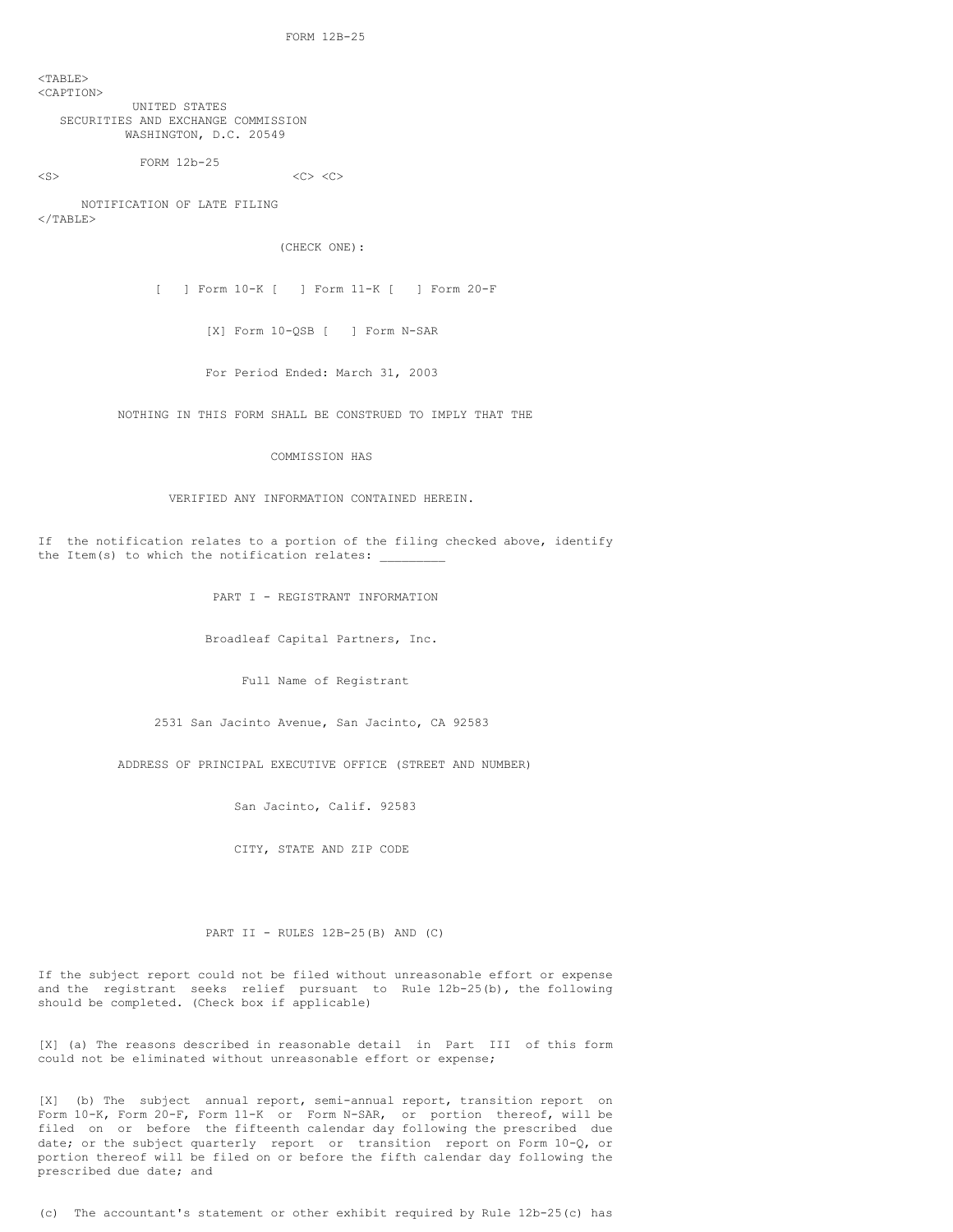## PART III - NARRATIVE

State below in reasonable detail the reasons why Forms 10-K, 20-F, 11-K, 10-Q, N-SAR or the transition report portion thereof could not be filed within the prescribed time period.

#### STATE THE REASON FOR LATE FILING.

The Registrant's quarterly report on Form 10-QSB cannot be filed within the prescribed time period due to the company's personnel requiring additional time to prepare financial schedules for their accountants to review and prepare the financial statements of the registrant.

### PART IV - OTHER INFORMATION

(1) Name and telephone number of person to contact in regard to this notification

ROBERT A. BRANER 909-652-3885

## (Name) (Area Code) (Telephone Number)

(2) Have all other periodic reports required under Section 13 or 15(d) of the Securities Exchange Act of 1934 or Section 30 of the Investment Company Act of 1940 during the preceding 12 months (or for such shorter) period that the registrant was required to file such reports) been filed? If answer is no, identify report(s).

[ x ] Yes [ ] No

(3) Is it anticipated that any significant change in results of operations from the corresponding period for the last fiscal year will be reflected by the earnings statements to be included in the subject report or portion thereof?

### [ ] Yes [ x ] No

If so, attach an explanation of the anticipated change, both narratively and quantitatively, and, if appropriate, state the reasons why a reasonable estimate of the results cannot be made.

#### COMPANY NAME

### BROADLEAF CAPITAL PARTNERS, INC.

## (Name of Registrant as Specified in Charter)

has caused this notification to be signed on its behalf by the undersigned hereunto duly authorized.

<TABLE> <CAPTION>

 $\langle$ S>  $\langle$ C>  $\langle$ C>  $\langle$ C> Date: 05/15/03By: /s/ Robert A. Braner

# Robert A. Braner Chief Executive Officer

## $<$ /TABLE>

INSTRUCTION: The form may be signed by an executive officer of the registrant or by any other duly authorized representative. The name and title of the person signing the form shall be typed or printed beneath the signature. If the statement is signed on behalf of the registrant by an authorized representative (other than an executive officer), evidence of the representative's authority to sign on behalf of the registrant shall be filed with the form.

#### ATTENTION

INTENTIONAL MISSTATEMENTS OR OMISSIONS OF FACT CONSTITUTE

## FEDERAL CRIMINAL VIOLATIONS (SEE 18 U.S.C. 1001)